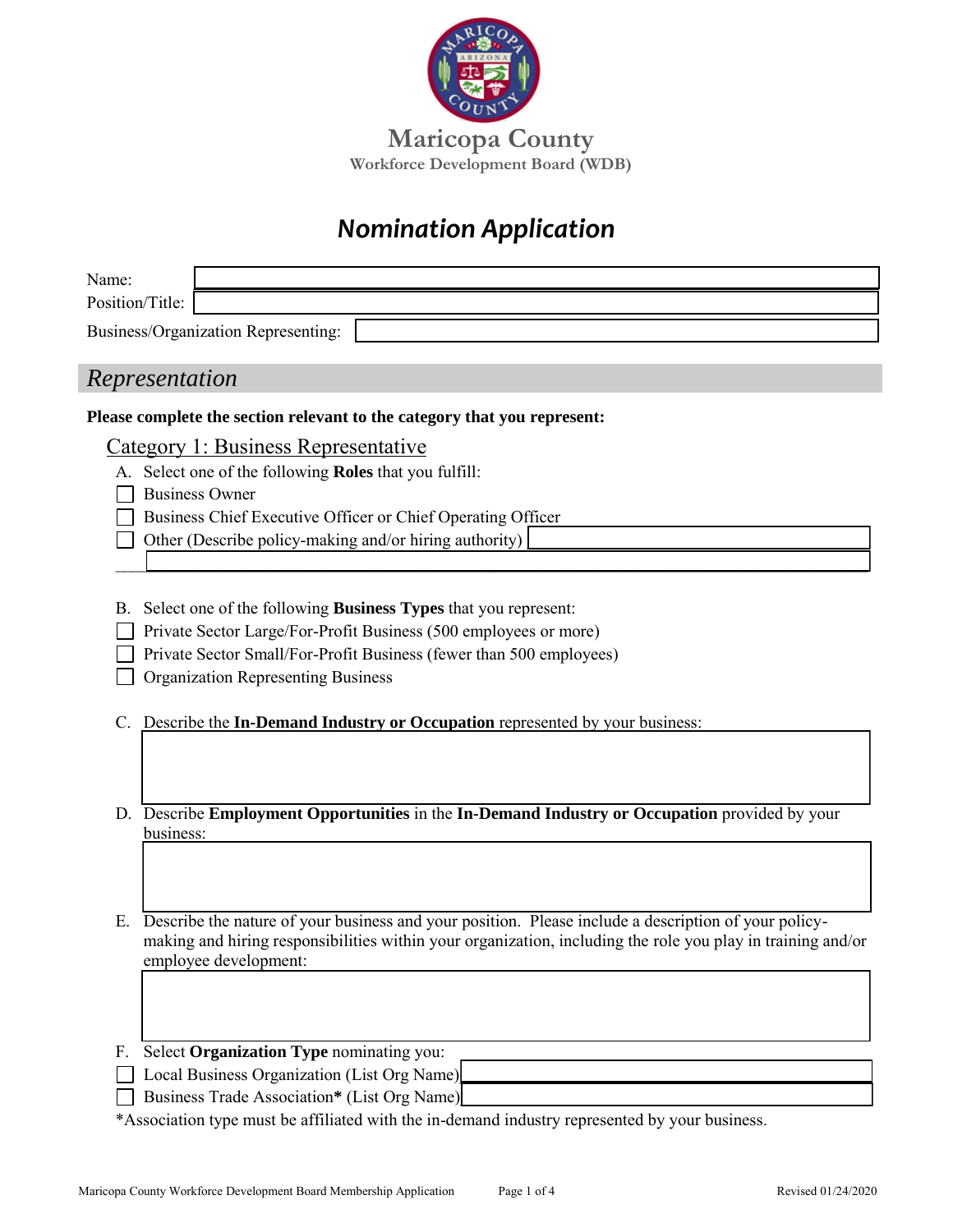### Category 2: Workforce Representative

A. Select one or more of the following **Organization Types** that you represent**:**

- Labor Organization
- Registered Apprenticeship Program (Joint Labor-Management or Union-Affiliated)
- Community-Based Organization (CBO) providing services to individuals with barriers to employment
- Youth Training, Employment, or Education Organization (WIOA-eligible Youth)
- B. If you selected **Registered Apprenticeship Program** above, select one of the following **Roles** that you fulfill:
- $\Box$  Training Director
- Member of a Labor Organization (List Org Name)
- C. If you selected **Community-Based Organization** above, describe the organization's **Demonstrated Experience** addressing employment, training, and education needs to those with barriers to employment.
- D. If you selected Youth Training, Employment, or Education Organization for Disconnected, describe the organization's **Demonstrated Experience** addressing employment, training, and education needs to WIOAeligible youth. Please state if the experience is serving in-school or out-of-school youth.
- E. If you selected **Labor Organization** or **Registered Apprenticeship Program** above, list the **Local Labor Federation** nominating you:

### Category 3: Other Representative

- A. Select one of the following **Organization Types** in which you have optimum policy-making authority:
- $\Box$  Adult Education and Literacy Provider (WIOA Title II)
- $\Box$  Higher Education (Providing workforce development activities)
- Economic and Community Development Entity
- Wagner-Peyser (Arizona Department of Economic Security)
- $\Box$  Vocational Rehabilitation (Arizona Department of Economic Security)
- B. Name of Organization nominating you:

### *Additional Information*

| Business/Organization Address: |                    |  |
|--------------------------------|--------------------|--|
| City:                          | Zipcode:<br>State: |  |
| Phone:                         | Fax:               |  |
| Mobile:                        |                    |  |
| Email address:                 |                    |  |
| Website address:               |                    |  |
| Business license number:       |                    |  |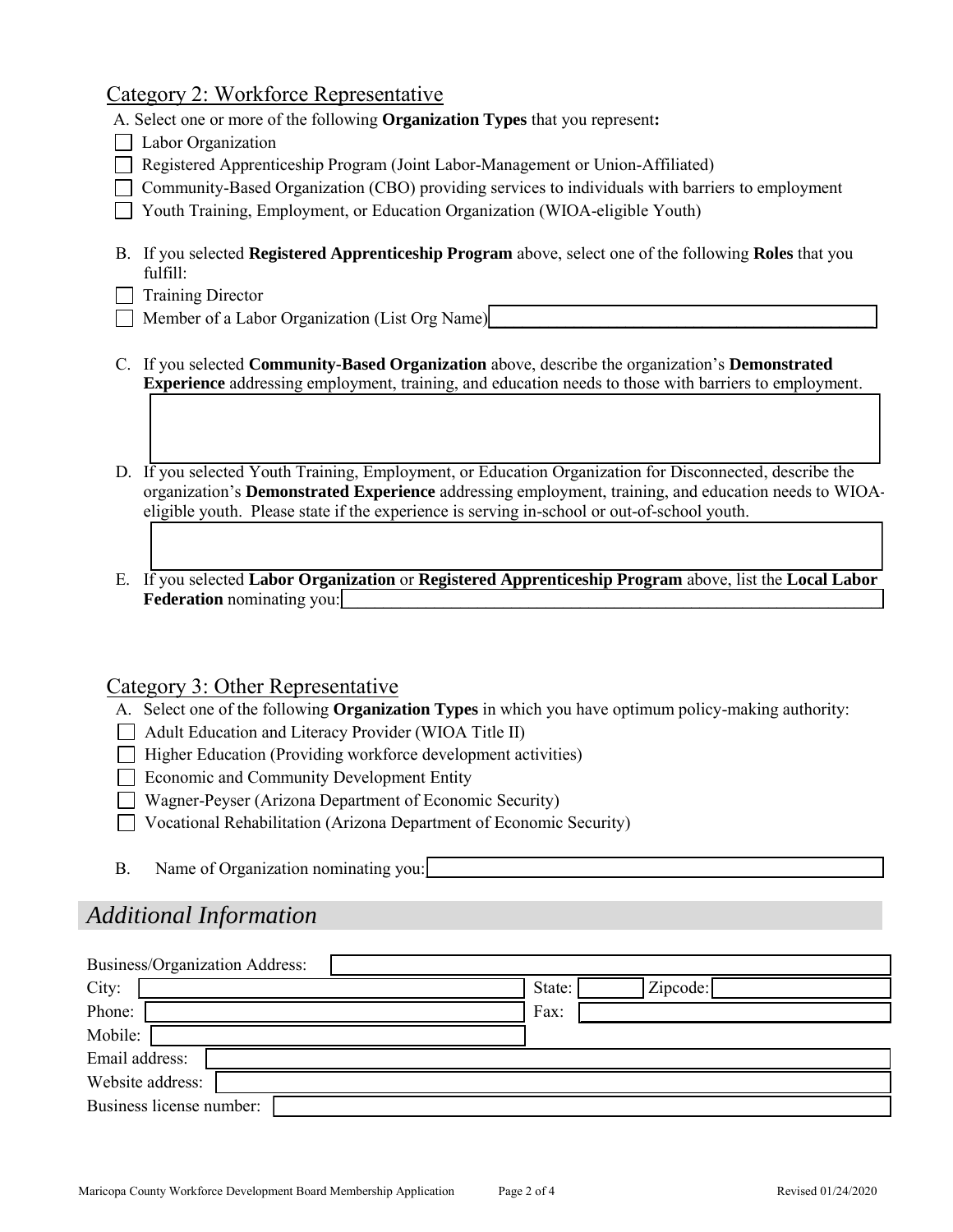- 1. The Maricopa County Board of Supervisors values member diversity in geographic location, gender, and ethnicity. Briefly describe how your appointment would contribute to the diversity of the Workforce Development Board. (Response Optional)
- 2. Please list your current chamber and association memberships, the duration of each membership and the positions you currently hold:

3. Please list any professional award(s) or recognition you have received within the last 5 years:

## *Maricopa County WDB Related Questions*

#### **Please answer the following questions and attach any additional pages, if necessary:**

- 1. The purpose of the WDB is to provide strategic leadership and operational oversight to Maricopa County's workforce development system through building partnerships, developing career pathways, and providing highquality workforce development services. What knowledge skills, and abilities do you have that would assist the WDB in effectively achieving this?"
- 2. Membership on the Maricopa County WDB requires that each member attend a full WDB meeting every month, attend training sessions for board members and become an advocate for workforce development. The time commitment for these activities ranges from 4 to 10 hours per month. Can you make this time commitment?  $Yes \Box No \Box$
- 3. Serving on a subcommittee of the Maricopa County WDB is strongly encouraged. The time commitment for this activity ranges from 3 to 4 hours per month. Can you make this time commitment? Yes  $\Box$  No  $\Box$
- 4. Why do you wish to serve on the Maricopa County WDB? *(Describe in 100 words or less)*